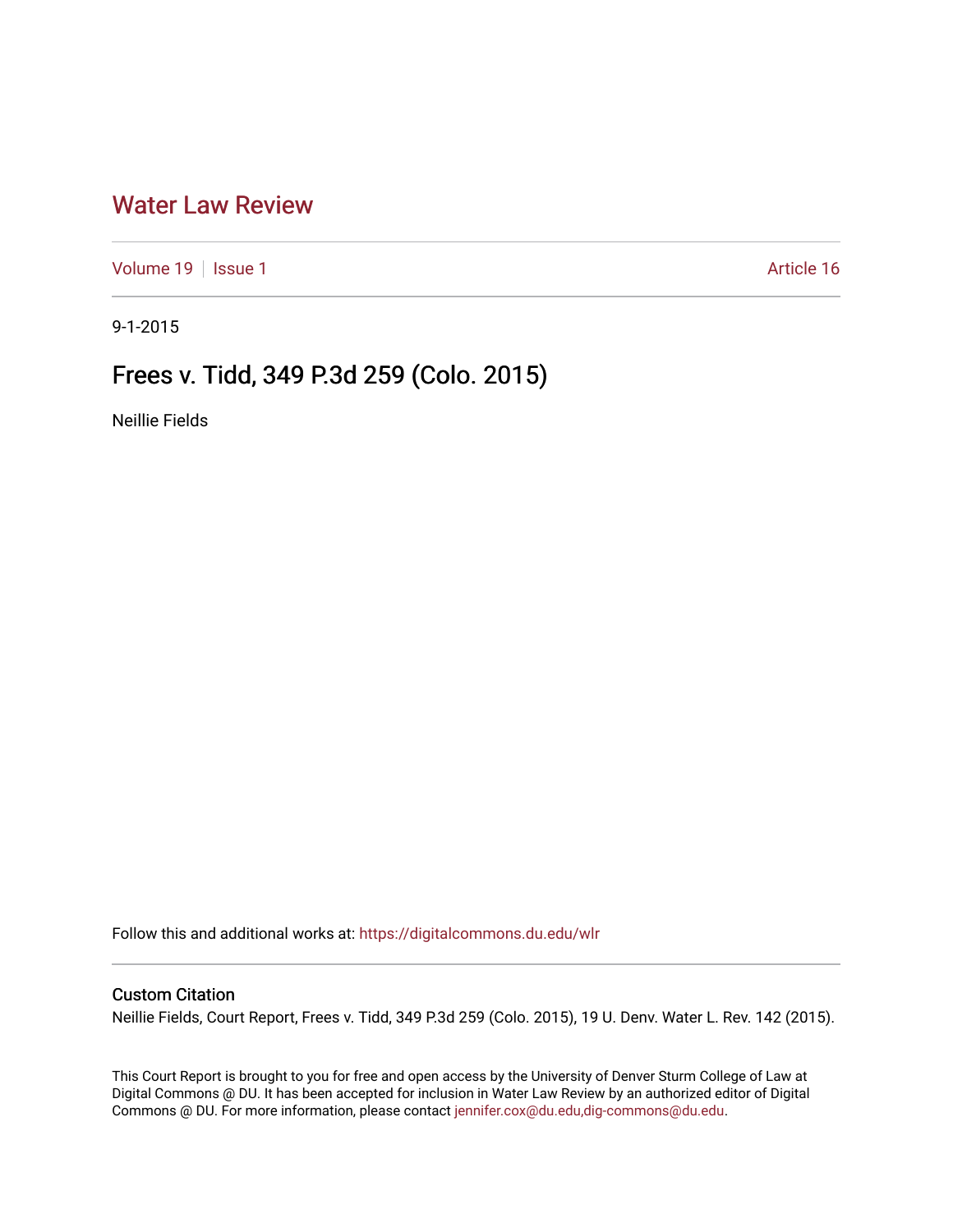## **STATE COURTS**

### **COLORADO**

Frees v. Tidd, 349 **P.3d 259** (Colo. **2015)** (holding that the owner of a servient estate, whose property is subject to a ditch easement conveying water under a senior priority, may obtain ajunior conditional right to use the same water for non-consumptive hydropower use **if** he or she can make an initial showing that water is available).

David Frees, George Frees, and Shirley Frees ("Frees") own an irrigation water right with an **1890** priority, which has diverted at most 6.4 cubic feet per second ("cfs") of water from Garner Creek. The Garner Creek Ditch **No. 1** headgate delivered the water into a ditch that crossed property owned **by** Charles and Barbara **Tidd** ("Tidds") in Saguache County. Across the Tidds' property, the Frees owned an easement for delivery of their water right.

In 2010, the Tidds applied for a 0.41 cfs conditional water right for nonconsumptive hydropower use. The Tidds initially filed for a right to divert from Garner Creek Ditch, but they amended their application to identify Garner Creek itself as the source of appropriation. In 2014, the District Court, Alamosa County ("water court") issued a decree, giving the Tidds a conditional water right with a 2010 priority date. The water court determined that water was available for the Tidds' proposed non-consumptive hydropower use and that the Frees could not exclude the Tidds from use. The water court reasoned that the Frees only owned the right to use the water for irrigation purposes, not the water itself. To apply the decreed water for their proposed hydropower use, the Tidds needed to make modifications to the ditch thereby altering the Frees' easement. Subsequently, both parties outlined and agreed to terms and conditions to a decree that would ensure against any material injury to the Frees' water right. Nevertheless, the Frees appealed the decree to the Colorado Supreme Court ("Court"), arguing that Colorado law prevented the Tidds from appropriating the same physical water the Frees had already appropriated through their **1890** irrigation priority.

On appeal, Justice Hobbs, writing for the majority, first addressed the Frees' contention that the water they diverted "hald] a label on it." Relying on the Tenth Circuit's opinion in *Public Service Co. of Colorado v. Federal Energy Regulatory Commission,* the Frees argued that their "label" prohibited the Tidds from **using** the water for any purpose. The Court rejected this argument, concluding that the language came from problematic dicta and, therefore, **did** not support the Frees' position. Instead, the Court explained that the Tidds' use of water was consistent with Public Service Company's use of the Green Mountain Reservoir water in the Tenth Circuit opinion. Accordingly, the Court stated that *Public Service Co. of Colorado* **did** not support the Frees' position. The Court found that the Frees owned the right to use the water for irrigation, which **the** Court distinguished from owning the physical water itself. Therefore, the Frees' ownership interest in the water **did** not prevent the Tidds from also using the water.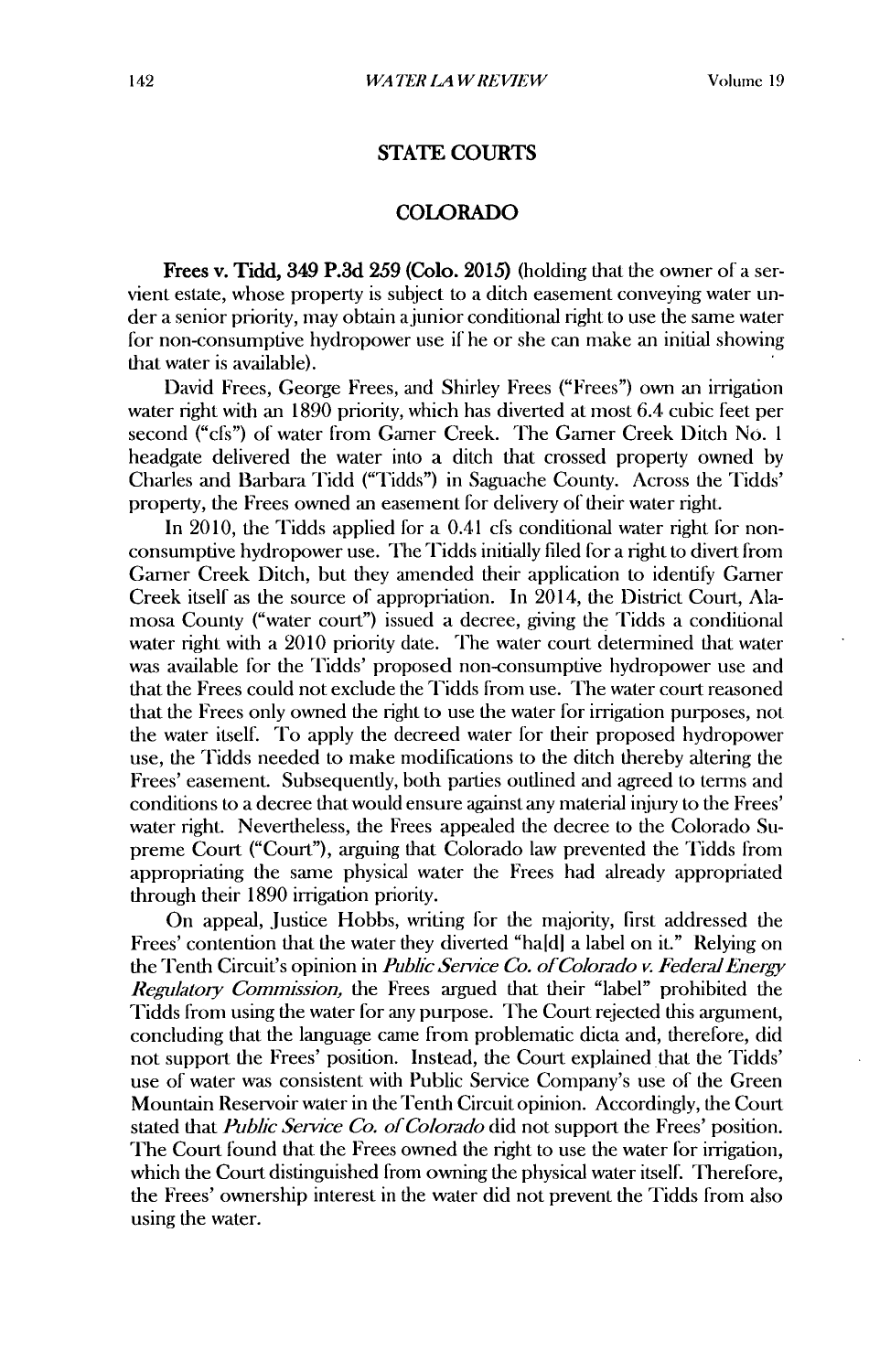Additionally, the Frees argued that the water court lacked the power to order another appropriation unless there was un-appropriated water available to assign to that decree. The Court explained that this argument directly contradicted the intent and requirements of the Water Right Determination and Administration Act of 1969. The fundamental goal of the 1969 Act was to promote, without injury, "flexibility" in the use and appropriation of the public's water, concurrently and in succession. The Court also relied on previous case law and the Colorado Constitution for support of the same proposition. Previous cases reiterated the notion that the Constitution guarantees the right to use a specified amount of groundwater to the exclusion of others not in priority. However, this right is not the right to exclude others from using the same water if multiple users can use the water without injury.

Next, the Court addressed the Frees' contention that Colorado law required the Tidds to appropriate new water. The Court rejected this argument, explaining that Colorado law did not require a conditional water right applicant to appropriate new water. Instead, Colorado law requires the applicant to show that there is water available that he can put to beneficial use. The "can and will" doctrine promulgated in section 37-92-305(9)(b) of the Colorado Revised Statutes requires: "an applicant for a conditional water rights decree to prove the availability of water under river conditions existing at the time of the application as a threshold requirement to establishing that there is a substantial probability that the project can and will be completed with diligence and within a reasonable time."

The Court found that the question of water availability linked directly to the question of whether decreeing a new appropriation would injure senior water rights. In order to meet this statutory requirement, a new appropriator must convince the water court that its diversion will not injure senior appropriators and that water is available. The Court determined that under the terms of the 2010 decree, which protected against any injury to the Frees' irrigation water right, water was available for the Tidds' decreed use.

Accordingly, the Court alirmed the water court's conditional water right decree.

### Márquez, J., Dissenting

Justice Márquez, joined by Justice Coats, dissented. Justice Márquez raised several issues including: the scope of the right to appropriate; the lack of support for the decision in prior precedent; the potential for unintended consequences; and the Court's intrusion into the realm of legislative policy and decision-making. The dissent argued that although the Tidds' conditional water right had a 2010 priority, the Tidds would actually be diverting pursuant to the Frees' 1890 priority. The dissent observed that, under the majority's decision, a new appropriator could intercept water that was only available in light of a senior appropriator's diversion. The majority's decision would effectively allow the junior appropriator to gain an "overvalued water right by 'diverting' under an earlier priority date."

The dissent also disagreed with the majority's interpretation of *Public Ser-*